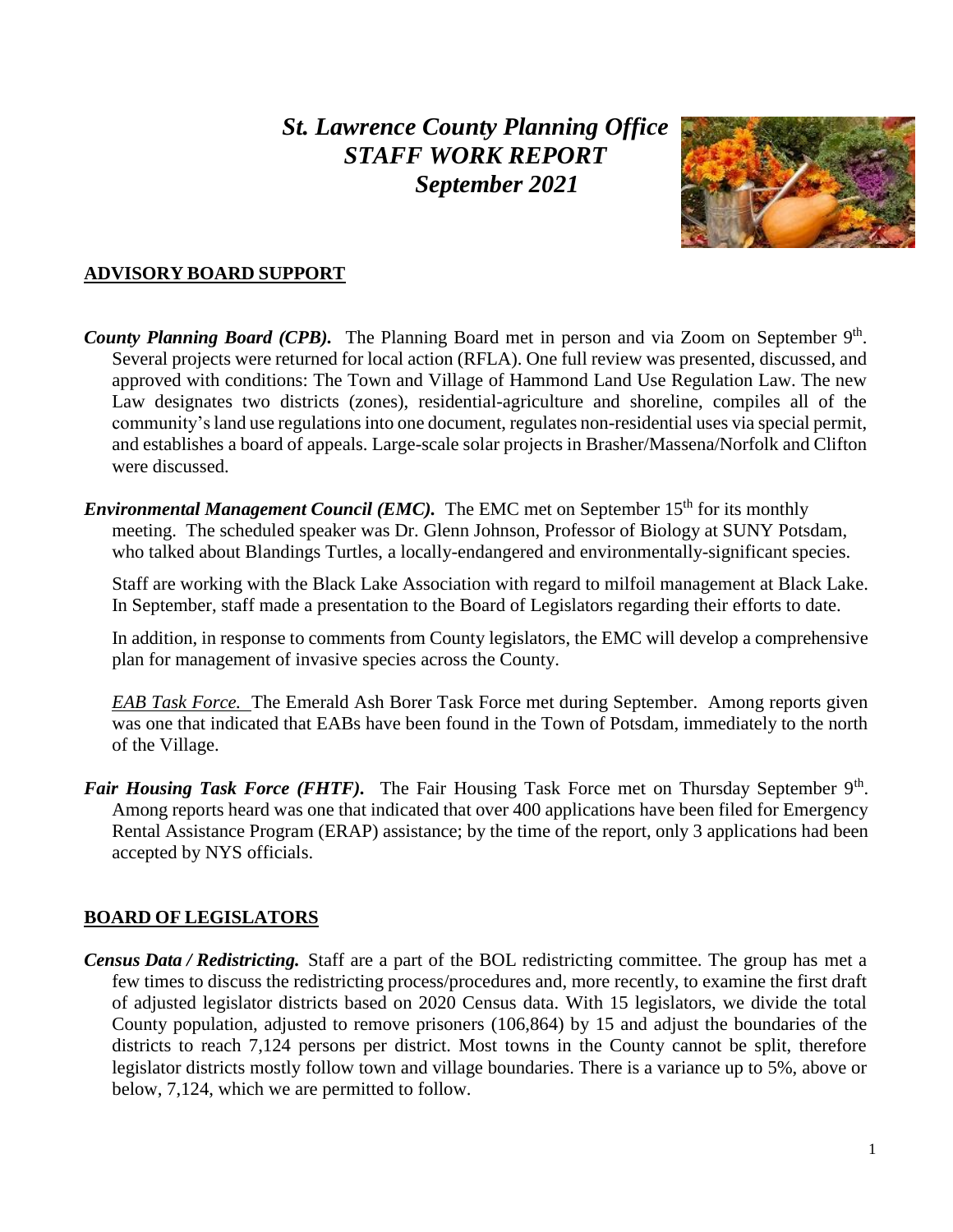- *Countywide Broadband Assessment.* Staff attended the Board of Legislators' Finance Committee meeting on September  $27<sup>th</sup>$ . DANC presented the findings from the final report. The Board is forming a committee to further discuss and develop a plan of action.
- **Jones & Laughlin (J&L) Site.** Staff participated in the DEC technical conference call on September 30<sup>th</sup>.
- *County Budget.* Jason participated on the County Budget team this year. Multiple meetings were held in September to finalize the County's 2022 budget.

## **COMMUNITY / ECONOMIC DEVELOPMENT**

*Community Development Block Grants (CDBG).* The Planning Office administers two open grants: the 23<sup>rd</sup> round of the Direct Homeownership Assistance Program, and the third round of its Countywide Housing Rehabilitation Program (CHRP 3).

During September, Planning staff worked on an application under the CDBG-CARES program for funding to do additional housing rehabilitation activity, directed at populations most vulnerable to COVID-19.

Also in September, staff began to work on an application for NYS CDBG funds to support the next round of CHRP housing rehabilitation funds.

*Lead Hazard Abatement Program*. This \$1 million award from the US Department of Housing and Urban Development (HUD) is providing lead-based paint stabilization, or abatement assistance, to low- and moderate-income households throughout the county. In September, the Planning Office reports that 8 units have been completed, and 7 units are in process.

# **GEOGRAPHIC INFORMATION SYSTEM**

*COVID-19 Mapping.* Since March 31, 2020, Dakota and Matilda have prepared daily maps for the County's Public Health Department to track positive, active, and regional cases of COVID-19. Between July 1<sup>st</sup> and August 20<sup>th</sup>, 2021 these maps were published twice a week. The County has since resumed the publication of these maps on a daily basis effective August 23, 2021.

## *County Enterprise GIS*.

- <https://gis.stlawco.org/portal/home/index.html>
- GIS Web App: Proposed Solar sites in the County: [https://gis.stlawco.org/portal/apps/View/index.html?appid=6f3d7fb0923448ed90c3385eb0f8a87](https://gis.stlawco.org/portal/apps/View/index.html?appid=6f3d7fb0923448ed90c3385eb0f8a872)2
- GIS Web Map: 2021 Septic Repair Program Waterbodies with 250' Buffer: <https://gis.stlawco.org/portal/home/webmap/viewer.html?webmap=d8a8b0c7e637400a9c269323b7670a19>

*Emergency Management Services.* Staff continue to provide GIS assistance to this department as their GIS workflows evolve.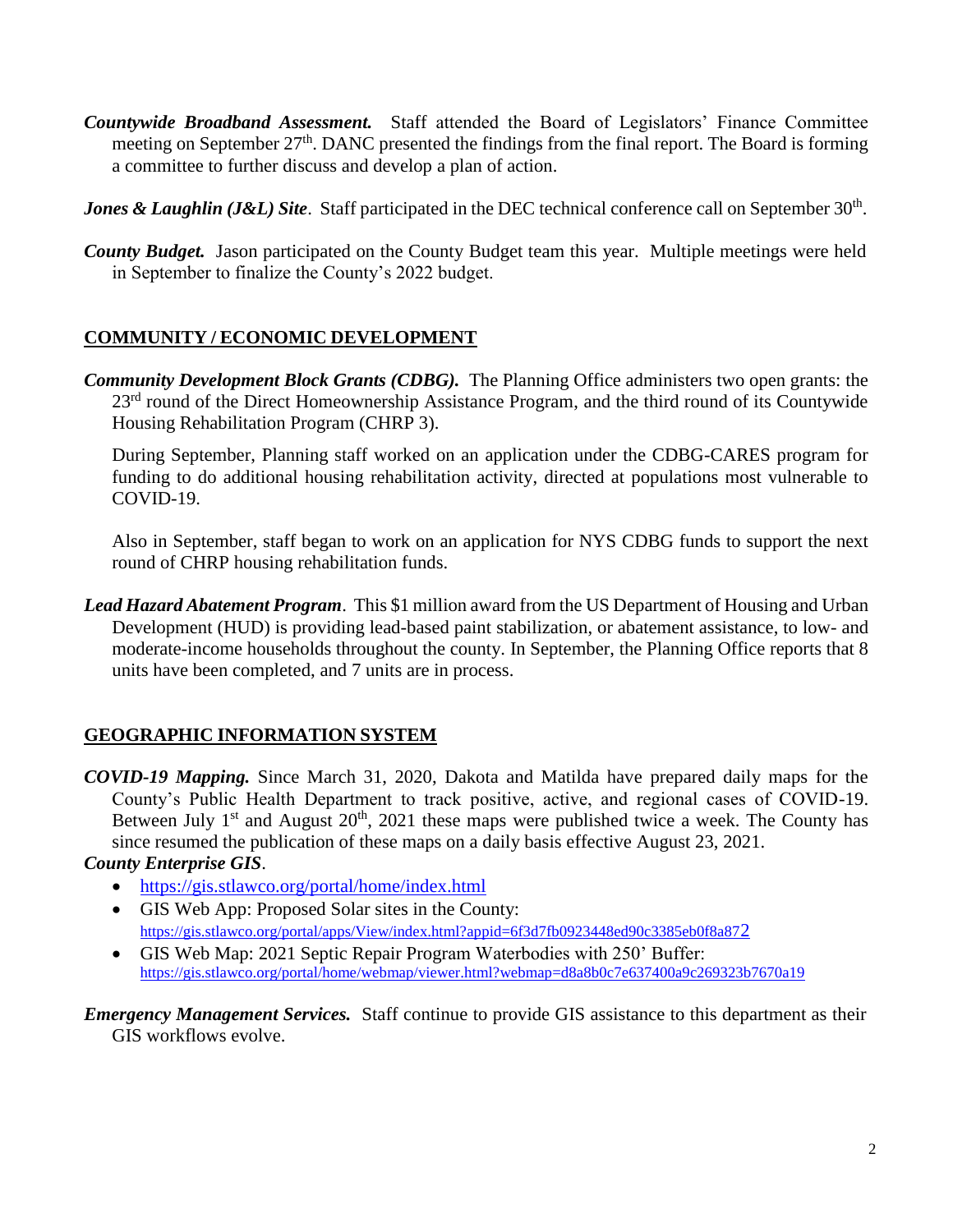#### **GRANTS**

- *Grants Notice Distribution.* The Grants Notice is distributed to County Department Heads, Legislators, Superintendents of Schools, local municipal officials and approximately 350 additional individuals representing organizations throughout the North Country.
- *Hazard Mitigation Plan, 5-Year Update*. Staff are assisting Emergency Services with the required fiveyear update of the SLC Multi-Jurisdictional All-Hazard Mitigation Plan. Staff participated in a project meeting on September 9<sup>th</sup>, facilitated County-level review of draft mitigation actions and provided feedback to the consulting team.
- *Septic Repair Program.* The County has been awarded \$340,000 to repair or replace deficient septic tanks along specified waterbodies in the County. The program is currently taking in prospective participants.
- *Other.* Staff is continuing to monitor incoming information regarding American Rescue Plan Act (ARPA) programs.

#### **PLANNING MATTERS**

- *Chamber of Commerce.* In response to a request from the SLC Chamber of Commerce, Planning staff put together a discussion session on the health of fisheries in the St. Lawrence River.
- *CLEAR.* Staff participated in the Public Input session on September 21<sup>st</sup>. The consultant is working toward a water level management strategic plan. An interesting mapping interface was shared that shows shoreline assets along Lake Ontario and the St. Lawrence River in Jefferson and St. Lawrence Counties. CLEAR stands for Coastal Lakeshore Ecological and Resiliency. A final input session will be held on November 9<sup>th</sup>.
- Jefferson Community College Center for Community Studies Advisory Board. Matilda virtually attended the Center for Community Studies' Advisory Board meeting on the 23<sup>rd</sup> and received an update about current and upcoming projects.

#### *Large Scale Solar.*

- **Rich Road Solar:** Staff is collecting publically available informational resources for this project to better understand its impacts.
	- o <https://www.edf-re.com/project/rich-road-solar/>
- North Side Energy Solar Project. The application process is proceeding for this project. o <https://www.northsideenergycenter.com/>
- *NYS Data Center.* John and Dakota attended several on-line sessions offered by the NYS Data Center as part of its virtual Annual Meeting. Subject matter was mostly-Census-related.
- *Town of Hammond Land Use Regulations Revisions.* Staff has completed the final draft land use regulations, with edits and conditions from County Planning Board review, and shared this with the Town and Village. Draft legal notices and a resolution were shared with the Town and Village before their planned adoption on October  $6<sup>th</sup>$  (Village) and October  $13<sup>th</sup>$  (Town). Also, SEQR was